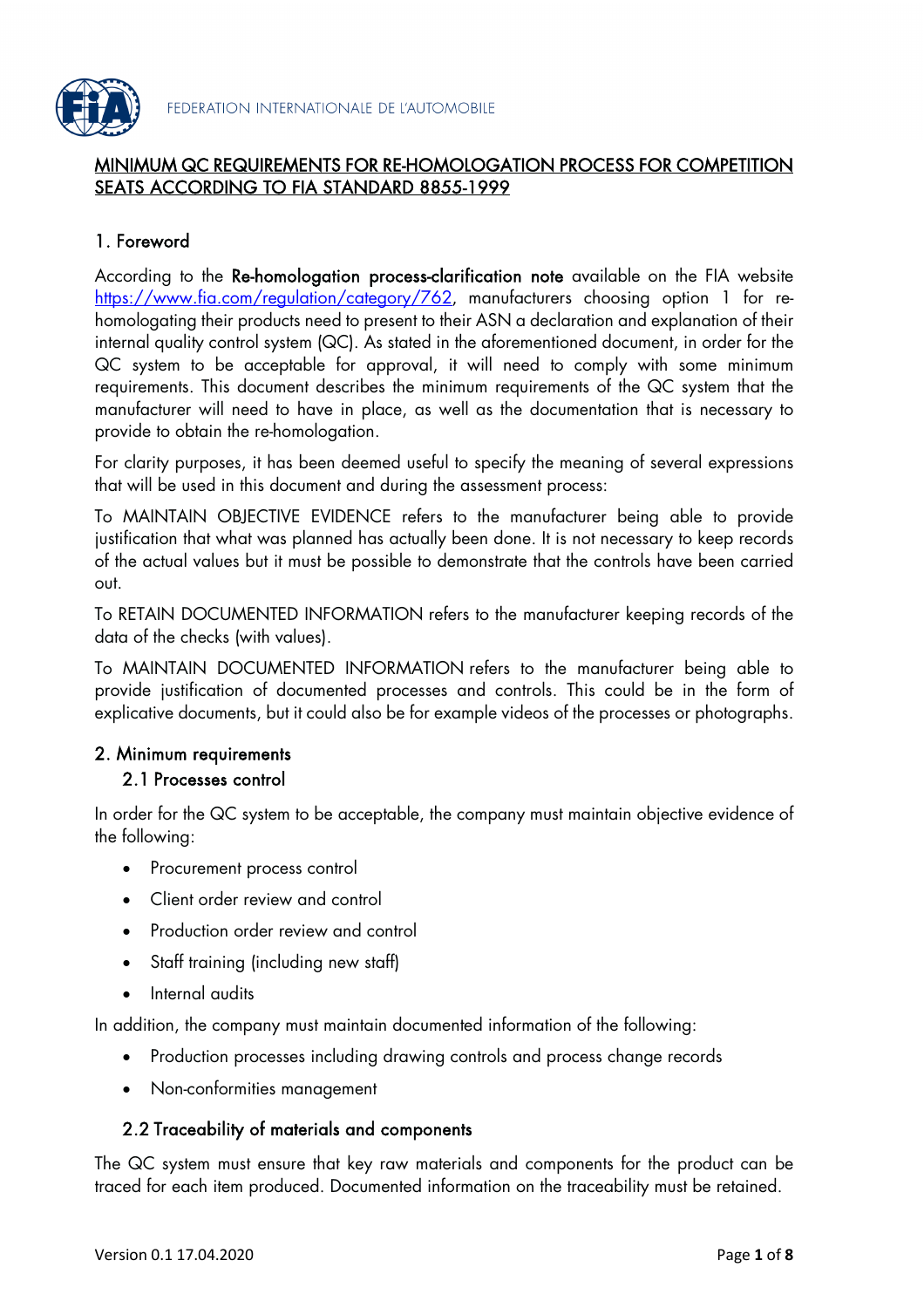

Key materials are those that could directly affect the outcome of any of the tests defined in section 2.4. In the case of seats according to FIA standard 8855-1999, the following groups of materials as a minimum are considered key materials:

- Fibres,
- Resins,
- Metal tubes (only for tubular seats),
- Straps (only for tubular seats),
- Inserts' raw materials.

Given an FIA hologram number, it must be possible to identify the batches of the key raw materials used in that specific seat.

# 2.3 Control of 100% of the product before delivery

The QC system must include some controls of each item produced. In the case of FIA standard 8855-1999, for each unit of seats produced (100% of the products) it is necessary to maintain objective evidence of the following checks:

- Weight of the seat shell (to compare with the minimum established during the homologation);
- Visual inspection of the seat; including insert fixations
- Visual inspection of welding (for tubular seats);

# 2.4 Random testing of components and/or final products

In order to control the final product performance, it is compulsory that the QC system includes a random checking and testing programme to confirm that the production still complies with the requirements of the standard. Some of these controls can be performed on the raw materials or on semi-finished products.

For all FIA standard 8855-1999 seats it is necessary to perform and retain documented information of at least the following tests:

- Geometrical dimensions of the inserts:
	- o 5% of the seats;
- Rearward dynamic test at 20 g followed by lateral dynamic test at 15g as defined in Art. 2 of the FIA 8855-1999:
	- o 1 of the seat every 2 years for productions equal or smaller than 500 seats/year;
	- o 1‰ of the seats for productions of more than 500 seats/year;
	- o 1 seat of every production batch for tubular seats;

These tests can be done internally in the manufacturer's facilities or externally. It is not necessary to use an FIA-approved test house. The dynamic tests can be substituted by quasi static tests but only with prior approval by the FIA.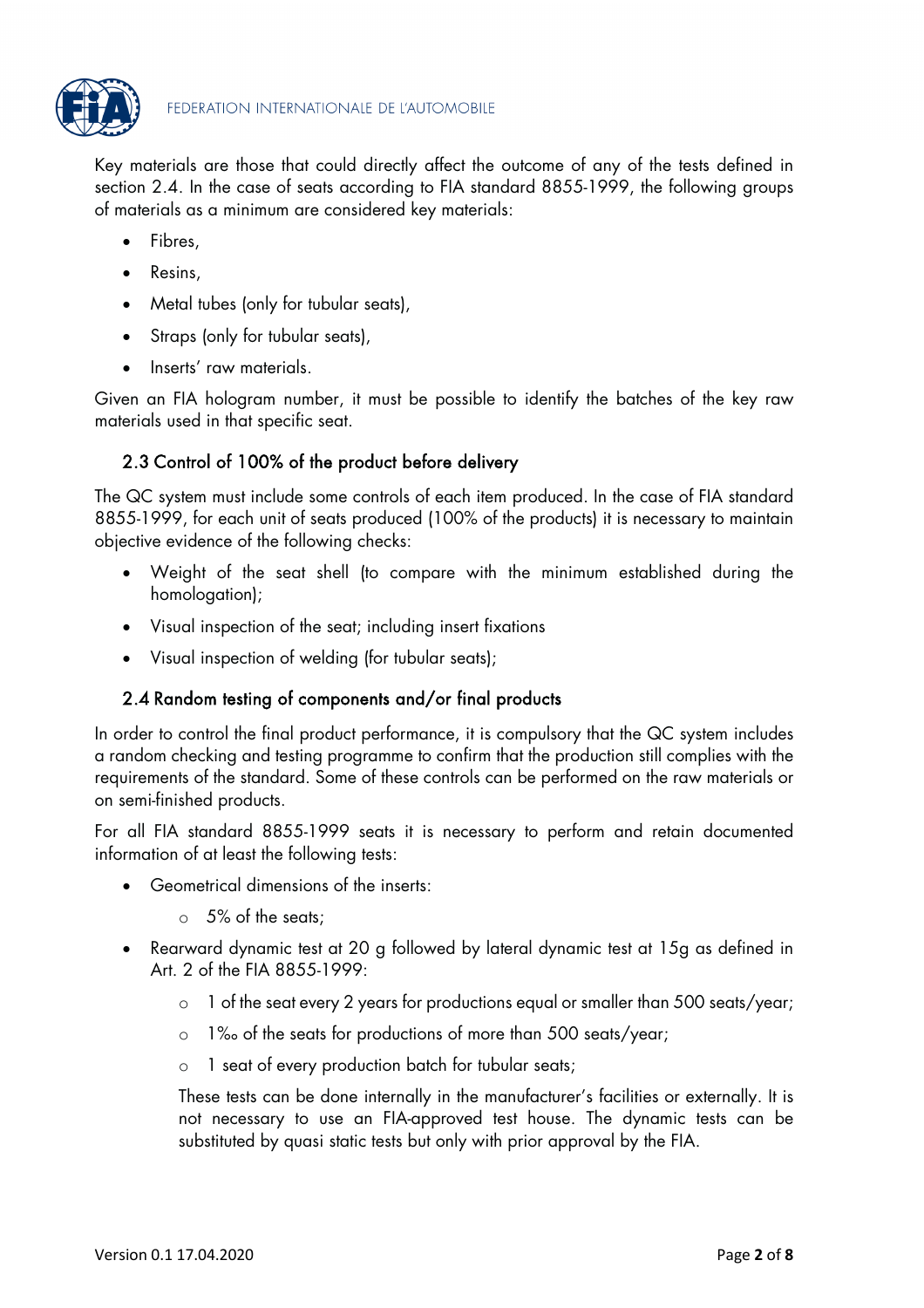

# 3. Documentation to be provided for re-homologation

When applying for re-homologation using option 1, the manufacturer must submit to its ASN the Re-homologation Application Template and, in order to explain and declare its QC system, it must also submit the following information depending on whether or not the manufacturer is certified according to ISO 9001:2015.

### 3.1 Manufacturers not certified according to ISO 9001:2015

- Declaration, in a company letterheaded document, filled in and signed, in accordance with:
	- o Appendix I Processes control;
	- o Appendix II Traceability of the materials and components;
	- o Appendix III Traceability of FIA hologram numbers;
	- o Appendix IV Controls performed to 100% of products;
	- o Appendix V Random testing programme.
- Flow chart indicating when the controls declared in Appendix IV and Appendix V are done during the production process.

### 3.2 Manufacturers certified according to ISO 9001:2015

- Copy of a valid ISO 9001:2015 certificate
- Declaration, in a company letterheaded document, filled in and signed, in accordance with:
	- o Appendix III Traceability of FIA hologram numbers;
	- o Appendix IV Controls performed to 100% of products;
	- o Appendix V Random testing programme.
- Flow chart indicating when the controls declared in Appendix IV and Appendix V are done during the production process.

#### 4. Review and audits

During the process of assessing the re-homologation request, the FIA reserves the right to request examples of the evidence and documented information required in section 2 of this document.

In addition, and as provided for under Article 6 of the FIA Homologation Regulations for Safety Equipment, the FIA reserves the right to perform audits to confirm that the manufacturer follows the quality control and during which the manufacturer may be requested to demonstrate the veracity of its declaration and provide justification and records of the controls requested.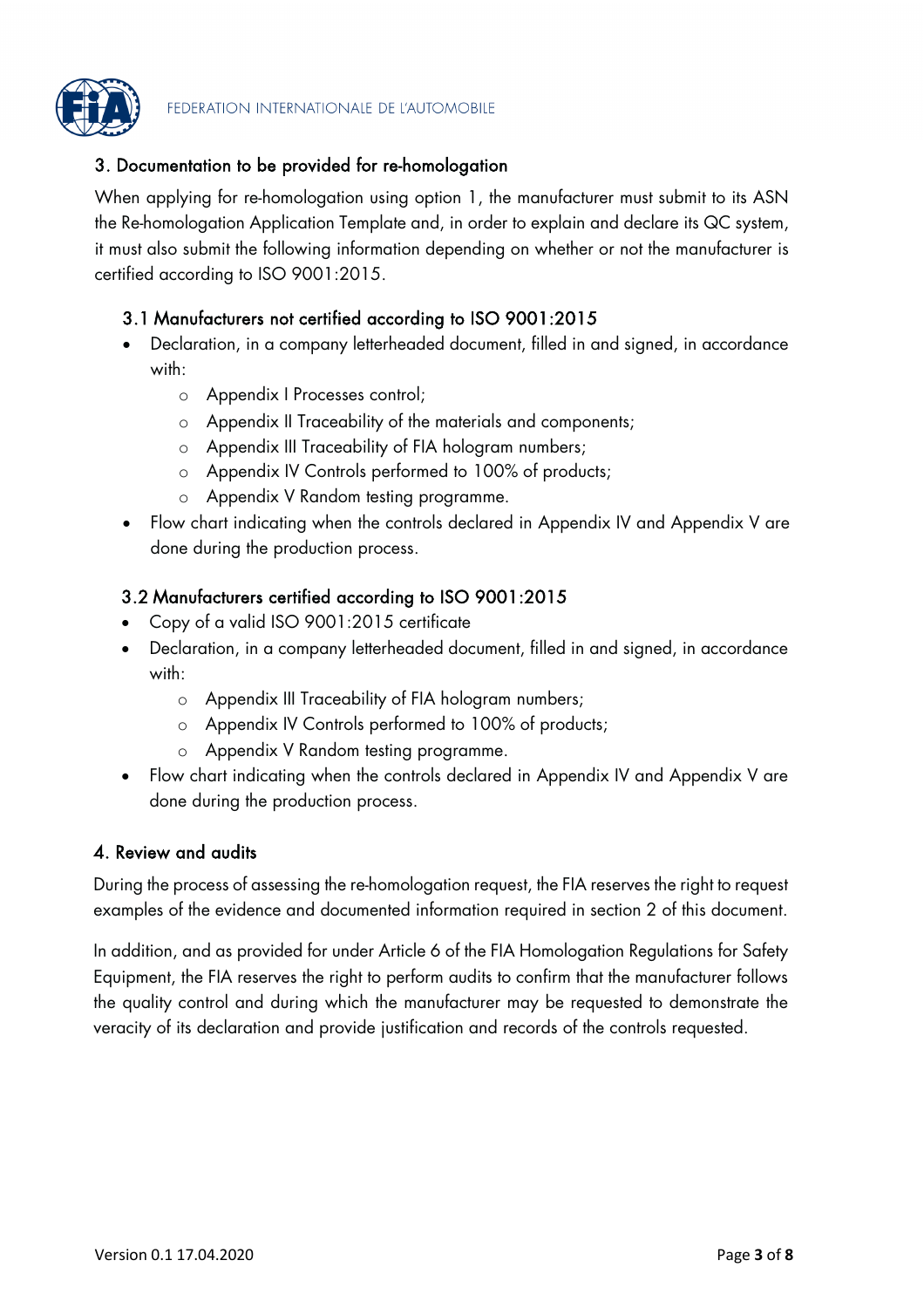

### Appendix I Processes control

This declaration shall be supplied on letterhead paperof the applicant company and signed (full name and position within the company required).

Mr/Ms and the contract of the contract of the contract of the contract of the contract of the contract of the contract of the contract of the contract of the contract of the contract of the contract of the contract of the (the company) declares that the management of the company ensures that quality objectives have been defined and communicated throughout the company. The company follows a Quality Management System in order to ensure that production and procurement are carried out under controlled conditions and to ensure that the final product conforms to the requirements of the FIA standard for which they are homologated.

The company maintains objective evidence of the following:

- Procurement process control The company has processes in place to ensure that the products and services incorporated in the final product and supplied externally comply with the requirements and specification of the original homologated product.
- Client order review and control The company reviews the products that are going to be offered to customers in order to ensure that the requirements of FIA standard 8855-1999 are still complied with and that no modification has been made with respect to the originally homologated product without authorisation by the FIA.
- Production order review and control
- Staff training (including new staff)
- Internal audits

In addition, the company maintains documented information of the following:

- Production processes including drawing controls and process change records
- Non-conformities management

This Quality Management System has been in place in the company since

Date: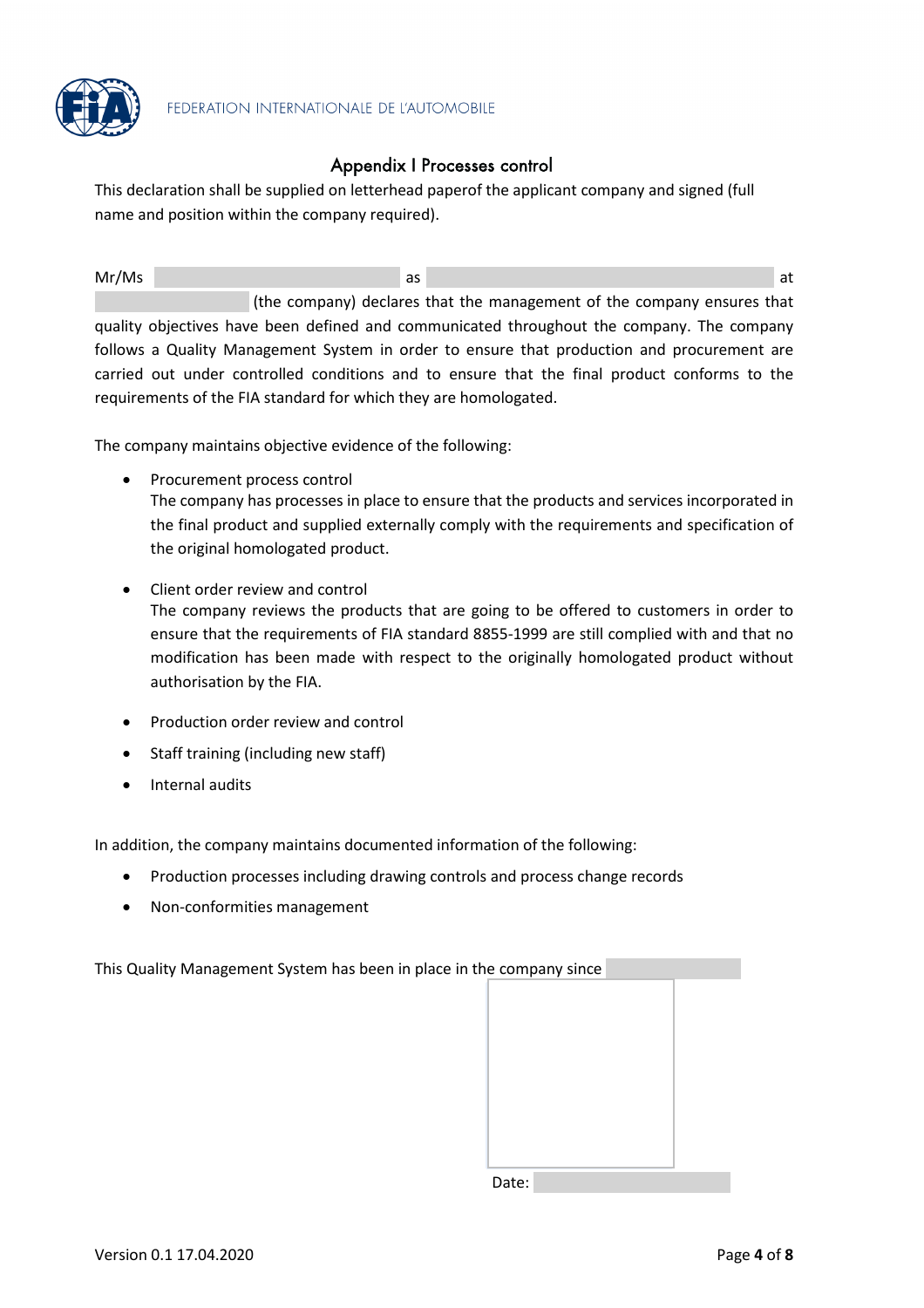

#### Appendix II Traceability of materials and components

This declaration shall be supplied on letterhead paper of the applicant company and signed (full name and position within the company required).

| Mr/Ms |                                                                        |  |  |  |  |
|-------|------------------------------------------------------------------------|--|--|--|--|
|       | (the company) declares that the company retains documented information |  |  |  |  |

that allows all key materials of the products to be traced including information on the following:

- o Supplier,
- o Purchase date,
- o Batch number,
- o Controls or checks performed on arrival at the company.

It is possible to link this information to a unique identification of each product so that, given the number of the FIA hologram used on a specific seat, the manufacturer is able to provide the above information on the following materials used in that specific seat:

- o Fibres,
- o Resins,
- o Metal tubes (only for tubular seats),
- o Straps (only for tubular seats),
- o Inserts' raw materials,

This traceability system has been in place in the company since

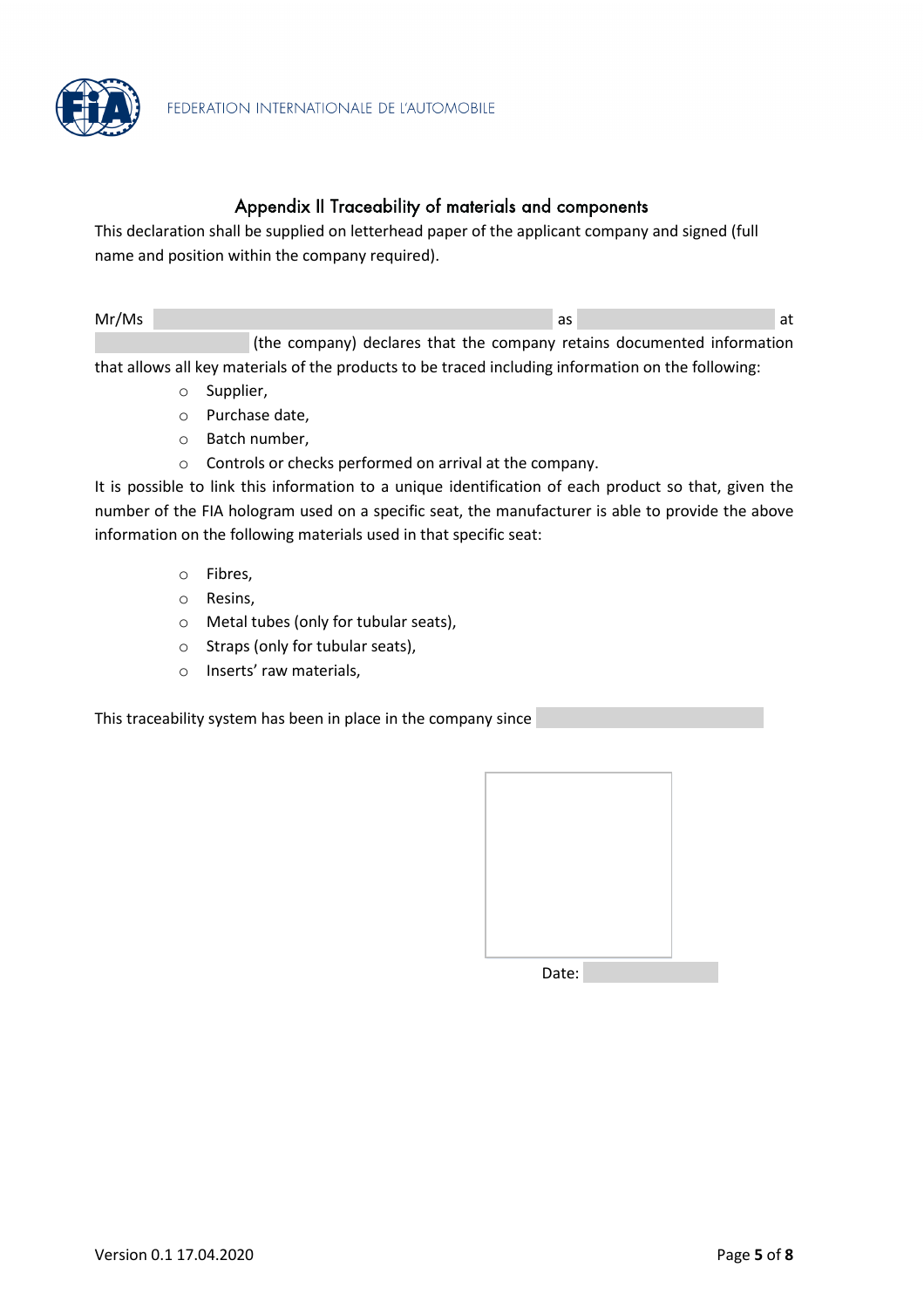

# Appendix III Traceability of FIA hologram numbers

This declaration shall be supplied on letterhead of the applicant company and signed (full name and position within the company required).

| Mr/Ms |                                                                            | as | at |
|-------|----------------------------------------------------------------------------|----|----|
|       | (the company) declares that given the number of the FIA hologram used on a |    |    |

specific seat, the company will be able to provide the batch number of the following materials used in that specific seat:

- o Fibres,
- o Resins,
- o Metal tubes (only for tubular seats),
- o Straps (only for tubular seats),
- o Inserts' raw materials,

This traceability system has been in place in the company since

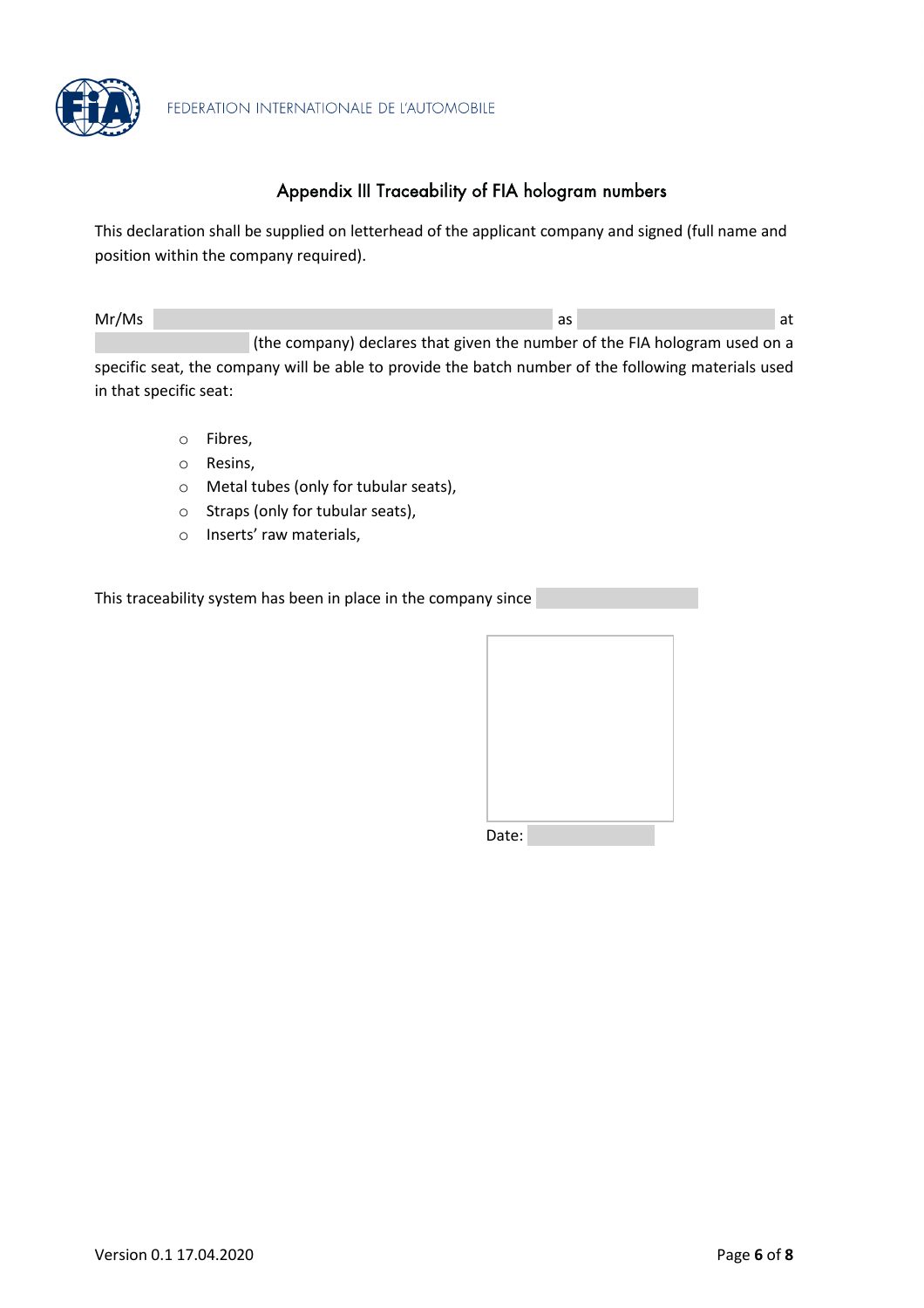

# Appendix IV Controls performed on 100% of products

This declaration shall be supplied on letterhead paper of the applicant company and signed (full name and position within the company required).

| Mr/Ms                                                                                    |  |  |  |  |  | as |  |  | at |  |                                                                         |  |  |
|------------------------------------------------------------------------------------------|--|--|--|--|--|----|--|--|----|--|-------------------------------------------------------------------------|--|--|
|                                                                                          |  |  |  |  |  |    |  |  |    |  | (the company) declares that the below information is descriptive of the |  |  |
| controls carried out on every unit of seat produced according to FIA standard 8855-1999. |  |  |  |  |  |    |  |  |    |  |                                                                         |  |  |

| <b>Controls</b>                                                                                |  |
|------------------------------------------------------------------------------------------------|--|
| Weight of the seat shell (to compare with the<br>minimum established during the homologation); |  |
| Visual inspection of the seat;                                                                 |  |
| Visual inspection of welding (for tubular seats);                                              |  |

Objective information of these controls is maintained and can be provided if necessary. These controls have been in place in the company since